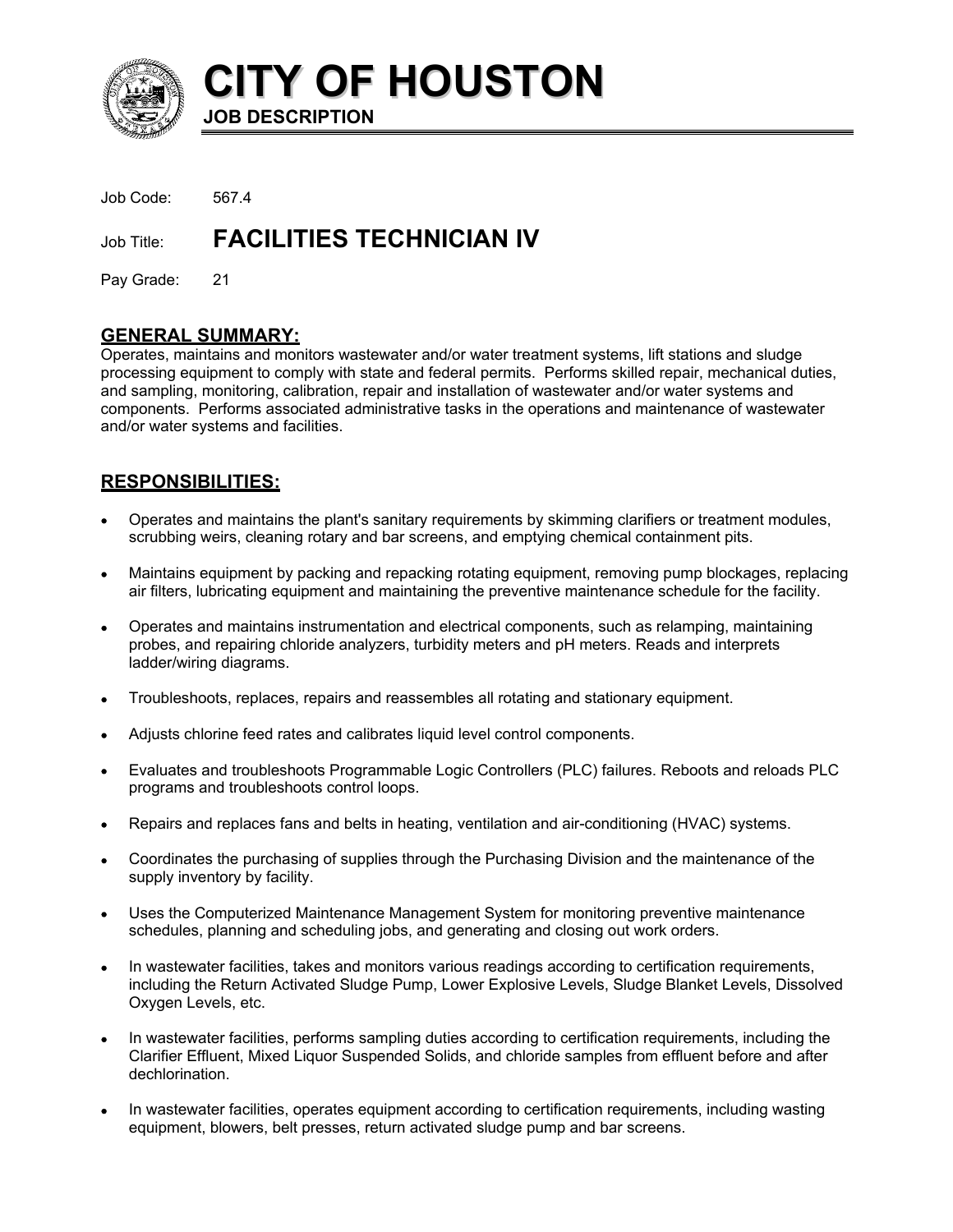# **RESPONSIBILITIES: (continued)**

- In ground water treatment plants, operates and maintains pumps, wells and plant process equipment associated with the production and distribution facilities and collects production data to produce reports.
- In surface water treatment plants, operates and maintains plant process equipment, collects process data to produce reports, maintains treatment modules in an aesthetic manner, and assists in sludge plant operations.
- Disassembles and cleans pumps and other rotating equipment, disassembles and cleans valves, adjusts chains and belt drives and generates corrective work orders.
- Performs electrical duties: Changes ballasts, changes the rotation of motors, tests the integrity of the insulation of housing motors/circuitry, tests/repairs overloads, tests/changes fuses, and disconnects and/or reconnects electric motors.
- Repairs air leaks in the pneumatic pump control systems (static air cells).
- Performs minor carpentry and plumbing. Performs welding tasks, including brackets, minor fabrication, gas welding of copper connections and arc welding.
- Provides general housekeeping for all facilities, including grounds keeping, painting equipment and facilities, and cleaning tools and equipment.
- Troubleshoots power, lighting and temperature control circuits and changes out electrical equipment.
- Accesses the plant control systems and calibrates process control field devices.

## **SPECIFICATIONS:**

#### **KNOWLEDGE:**

Requires a high school diploma or a GED certificate. Requires a valid commercial driver's license (CDL) and compliance with the City of Houston's policy on driving.

**Certification:** Requires the appropriate Class "B" operator's certification. Must be able to obtain a maintenance electricians license.

#### **EXPERIENCE:**

Five years of work experience are required, including three years of operational and maintenance experience as a Facility Technician.

#### **COMPLEXITY:**

Work requires the direct application of a variety of procedures, policies and/or precedents. Moderate analytic ability is required in applying guidelines, policies and precedents, and in adapting standard methods to fit facts and conditions.

#### **IMPACT OF ACTIONS:**

Errors in work cause some expense and inconvenience. Work is typically performed under limited to general supervision. The incumbent at times works from broad goals and policies. In addition, the incumbent may have some participation into setting work objectives.

### **SUPERVISION EXERCISED:**

#### **Direct Supervision:**

Involves general scheduling and review of work as a "working supervisor" or lead person.

#### **Indirect Supervision:**

No indirect reports.